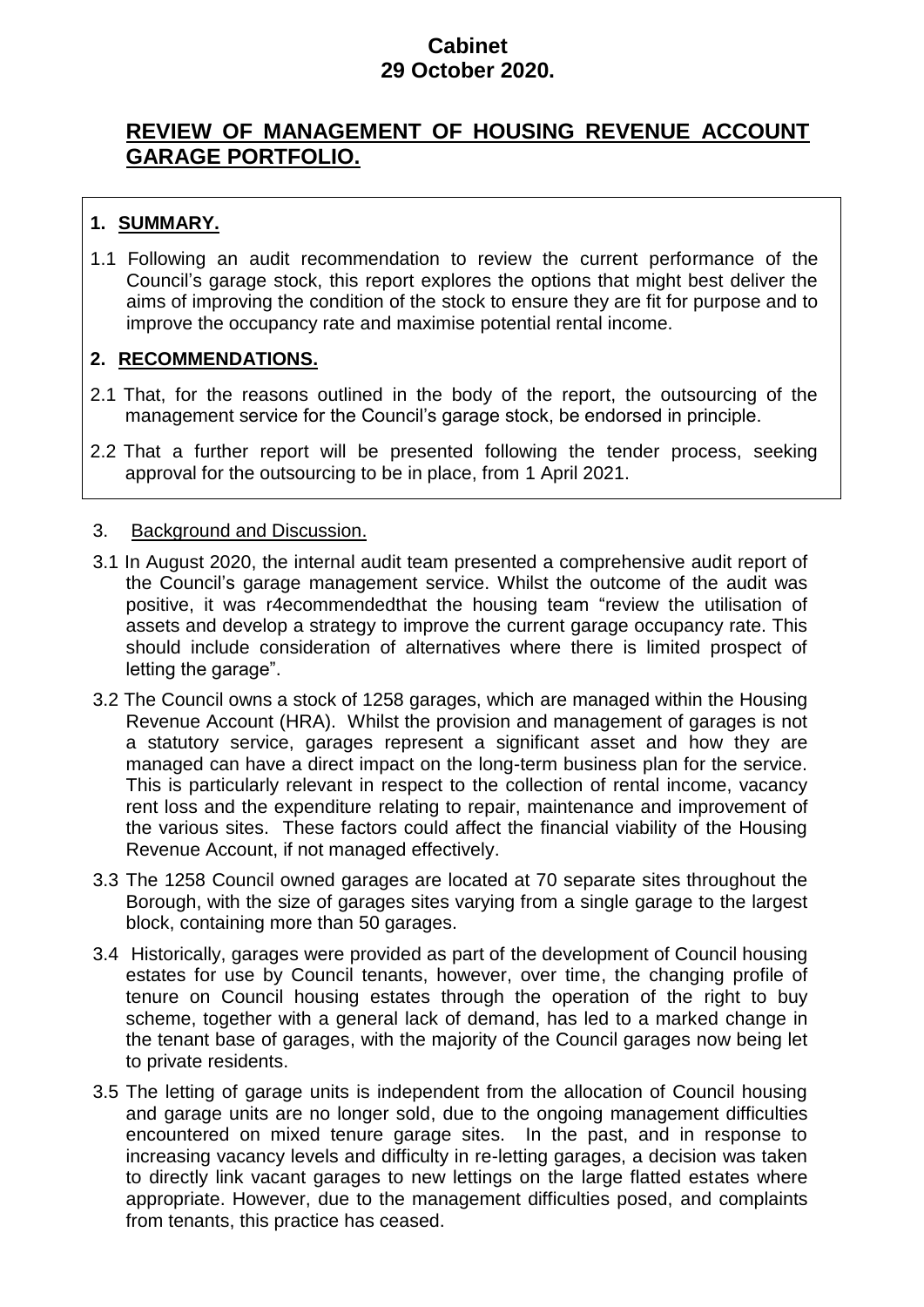- 3.6 Cabinet has previously been presented with reports detailing garage sites that could have potential for redevelopment and some sites have been redeveloped for housing. However, the remaining sites have various constraints that would make redevelopment difficult to achieve.
- 3.7 The rental policy for garages has developed over many years. The current charge is £15.00 per week for Council tenants and £17.80 per week for non-Council tenants. The difference relates to the fact that VAT is only payable by non-Council tenants and these charges are applicable across the whole garage stock with no variation dependent on the garage site location and typically increase annually
- 4. Current Position.
- 4.1 Of the 1258 Council garages available, there was a vacancy rate of 20% on the 1 April 2015 and this void increased to 26% as at the 1 October 2020. Of the 75% of garages that are let, 65% are let to non-Council tenants.
- 4.2 As the Housing team offer a reactive service, complaints regarding the condition of the garages, lack of security and lighting, the need for CCTV & fly tipping in and around the garages are numerous. Health and safety issues, in relation to the condition of the garages, are also of increasing concern.
- 4.3 Current modelling show the HRA is expected to receive £664k in income for 2020/21.
- 4.4 The Housing team currently delivers approximately £75k worth of day-to-day reactive repairs to the garages but there is no current allocation in the HRA capital budget for planned improvements. Garage and site conditions are deteriorating posing a health and safety risk.
- 4.5 The specific management functions for the Council's garages are split between officers in the Customer Services, Housing Finance & Housing Repairs teams with the Head of Housing having overall responsibility for the service.
- 5. The Challenge.
- 5.1 Despite receiving a high level of income annually, officers feel that the Council's garage stock portfolio is now at a crossroads with increasing complaints from garage users, increasing voids rates (officers estimate that the void rate is increasing by around 1% per year) and a significant deterioration in relation to the condition of the garages and their immediate environment. When this is then viewed in the context of no future budget being allocated to reverse that trend it is essential that the future of the garages is analysed and future options proposed that would ensure the garage stock is fit for purpose and meets its primary function whilst mitigating any negative impact on rental income.
- 6. Options.
- 6.1 Continue with existing management arrangements

The Council can continue to manage its garage stock as it currently does, but the letting patterns suggest that the high income levels and occupancy rates are not sustainable in the long term due to the split management approach and the lack of capital investment. As mentioned earlier in this report, there is no allocated budget to deal with the estimated £4.2m worth of backlog repairs required across the entire garage portfolio as the decision has been made that the finite capital budget available is best spent on improving the quality of tenant's accommodation across the housing stock. Whilst the lack of improvement budget can be addressed with a Capital budget allocation, the skills and resources to professionally market and manage the garages, that are required to at the very least maintain the current level of rent income, would also need to be correctly resourced and would be problematic within the existing structure across more than one team.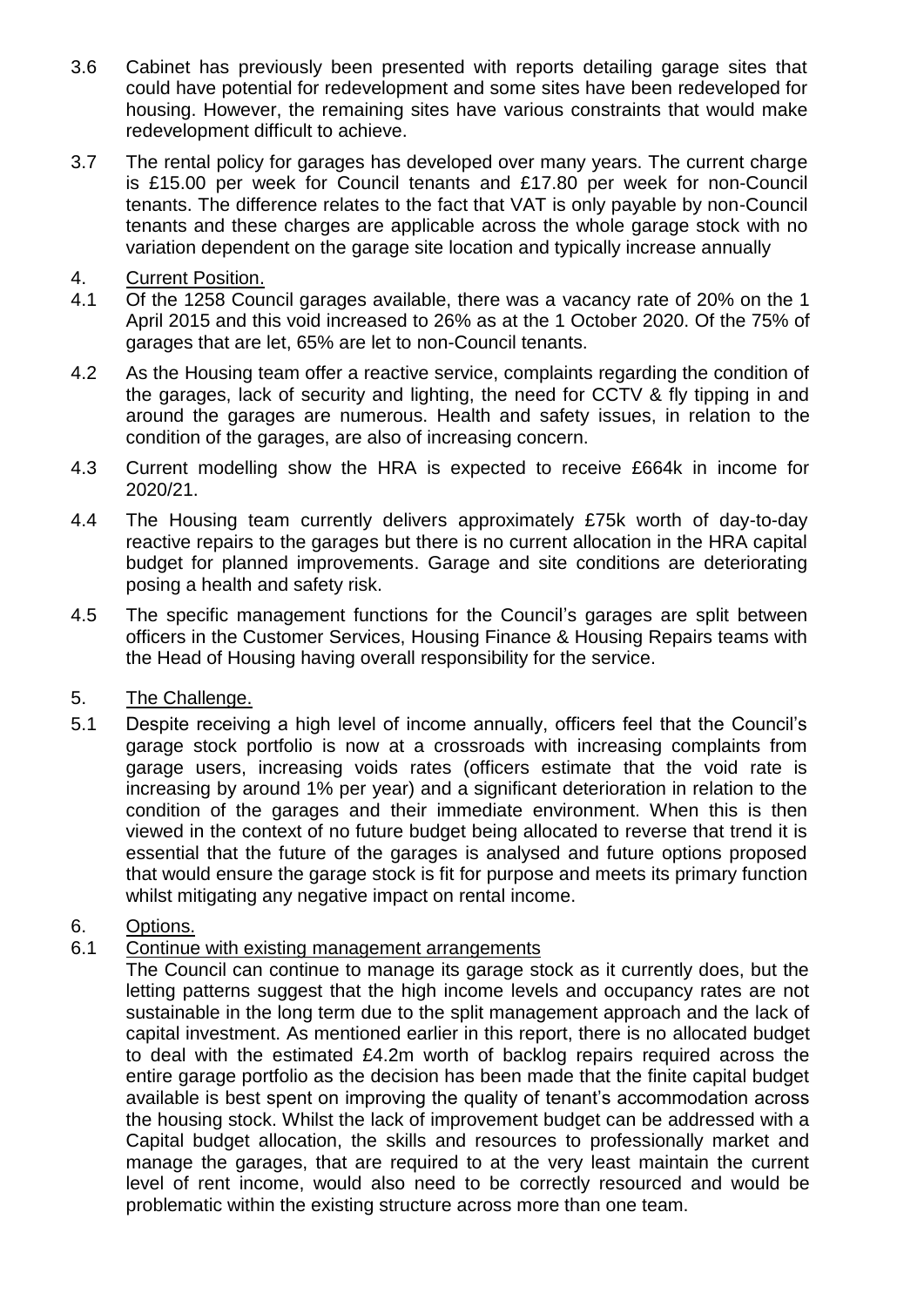6.1.1 On that basis, and whilst it is the simplest option, it is felt by Officers that this approach does not solve the long term problems facing the Council in relation to optimising the value of the garage stock moving forward

#### 6.2 Set up in house garage management team.

An option available to the Council is to create an in house team with its sole focus on improving the condition of the HRA garage stock and ensuring they are fit for purpose, improve the occupancy rate and maximising potential rental income. To do this, it is estimated that it would take at least two full time officers to deliver all management responsibilities from advertising, repairs, cleaning of the sites, lock changes, sign ups, tenancy issues, rent collection & debt collection. This would clearly have an additional cost in terms of salaries and a vehicle but would also require additional budget allocation for repairs etc. It is estimated that to set up and budgetary fund such a team would cost in excess of £125k with no guarantee that void garages will reduce and income increase.

- 6.2.1 Whilst this would be relatively straightforward to implement, it is an expensive option and will not add any expertise to the delivery of this non-essential service. It will also not deliver any vacancy saving elsewhere as the service is currently absorbed into the existing duties of officers in three different teams. On that basis, it is felt by Officers that this is not the best approach to solve the long term problems facing the Council in relation to optimising the value of the garage stock moving forward.
- 6.3 Sell the garages on the open market.

The Council could potentially sell the garages on the open market and achieve a capital receipt. This however would not do anything to immediately improve the condition of the garage stock, which lies at the centre of our estates. Whilst this will instantly have a negative impact in terms of revenue income it is also felt that the likely receipt for the sites would be relatively low, due to likely planning constraints etc., as clearly any private buyer could also make any number of choices as to what they wanted to do with "their" garage site but this may not include any parking or garage provision for our tenants or local residents who currently rent the garages. Any capital receipt would also been ring fenced and stay within the Housing Revenue Account which is already in a healthy position long term.

6.3.1 On the basis that sale of the garages is not a financial imperative, and the fact that the loss of the garage sites could be detrimental to the tenants and residents that reside on the housing estates in terms of overall loss of parking, it is not felt that this is a good option to pursue at this time.

#### 6.4 New management arrangements.

As part of the research undertaken by the Housing team in preparation for this report, Officers have found that other Councils, facing the same issues with their garages have chosen an outsourced management approach that both protects, and increases, the their garage rental income and provides a positive management framework by which the condition of the garage stock can be improved and the vacancy rate reduced. The model allows for the control of rent rises, prioritises tenants for letting, and initiates a full review of every garage site to ensure optimum use and performance, including differential rent rates across sites.

6.4.1 Based on the current situation, and the options available, Officers feel that this is the best option to pursue at this time as it achieves the aims of both protecting the Council's rental income and provides a basis to improve the quality and desirability of the Council's garage stock.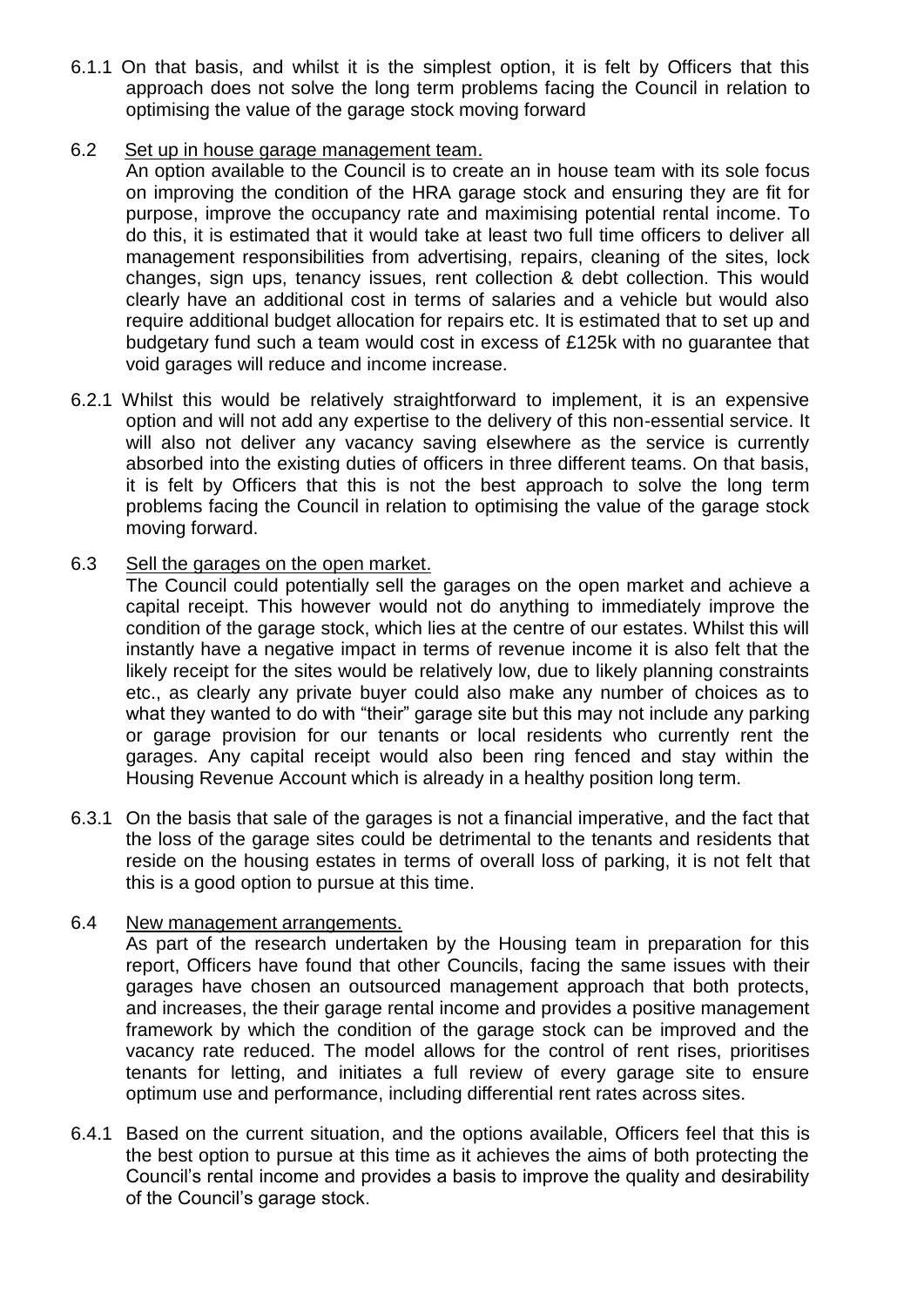6.4.2 It will also allow key members of staff in Customers Service and the Housing team to concentrate on key service delivery areas that better serve the needs of the Council's tenants and residents.

## 7.0 Proposal.

- 7.1 The proposed model would operate as follows:
	- A tender will be let for the outsourcing of the management of the Council's garage stock and a long term contract signed with the successful contactor.
	- The Council would pay a garage management fee to the successful contractor.
	- The management agreement fee would include the obligation on the contractor to undertake any minor repairs to the garages within the set management fee.
	- The successful contractor would assume all management responsibilities from advertising, repairs, cleaning of the sites, lock changes, sign ups, tenancy issues, rent collection & debt collection.
	- The Council would not see a significant change in the level rental income in year one and as the contract progresses rental income would increase when compared to the 2019/20 baseline as voids levels decrease & income increases.
	- All sites will be subjected to a viability assessment with various options considered. This could result in a straightforward garage refurbishment, garages could be demolished and replaced with larger garages providing more space to park larger modern vehicles, sites could be converted to open and secure parking areas or sites could be used for container type storage units for rent. Sites will be assessed in terms of their own location, individual merits and assessed for viability for development for Housing if alternative parking/garage arrangements cannot be delivered.
	- Council tenants renting garages benefit from a reduced rental rate and receive priority when new garages become available to let.
	- The Housing team will retain oversight of the operation to ensure it is delivered correctly & achieves the Council's aims and the needs of tenants and residents.

#### 7.2 Impact on HRA budget.

The Council would set aside a capital budget, of up to £500k per annum, to support the scheme and ensure that the money is available to improve the garages that will in turn create additional rental income. This is achievable due to the current financial position of the HRA due to decreasing scheduled debt and interest repayments and would be proposed as part of the 2020/21 budget.

In terms of the potential impact on the rental (revenue) income the new arrangement will add up to £150k in expenditure but this is immediately offset by the £75k saved by the Council as the successful contractor will undertake all minor repairs within the management fee paid by the Council. The remainder of the additional expenditure will be recovered in time by the increase in rental income by reducing the garage void rate as detailed elsewhere in this report.

#### 7.3 Benefits of the proposal.

It is felt that the proposal provides clear benefits for both the Council and the tenants and residents who rent the Council's garages in terms of;

- Providing a specialised & customer focussed garage management service.
- Improving the condition of the garage stock and the estate environment.
- Protects rental income for the Council.
- Increases rental income.
- Protects tenants from high rental rises and give them priority on new lettings.
- Fewer complaints from tenants and residents & eliminates H&S risks.
- Deals with the estimated £4.2m backlog in repairs in a programmed manner.
- Retains Council ownership of the garage stock.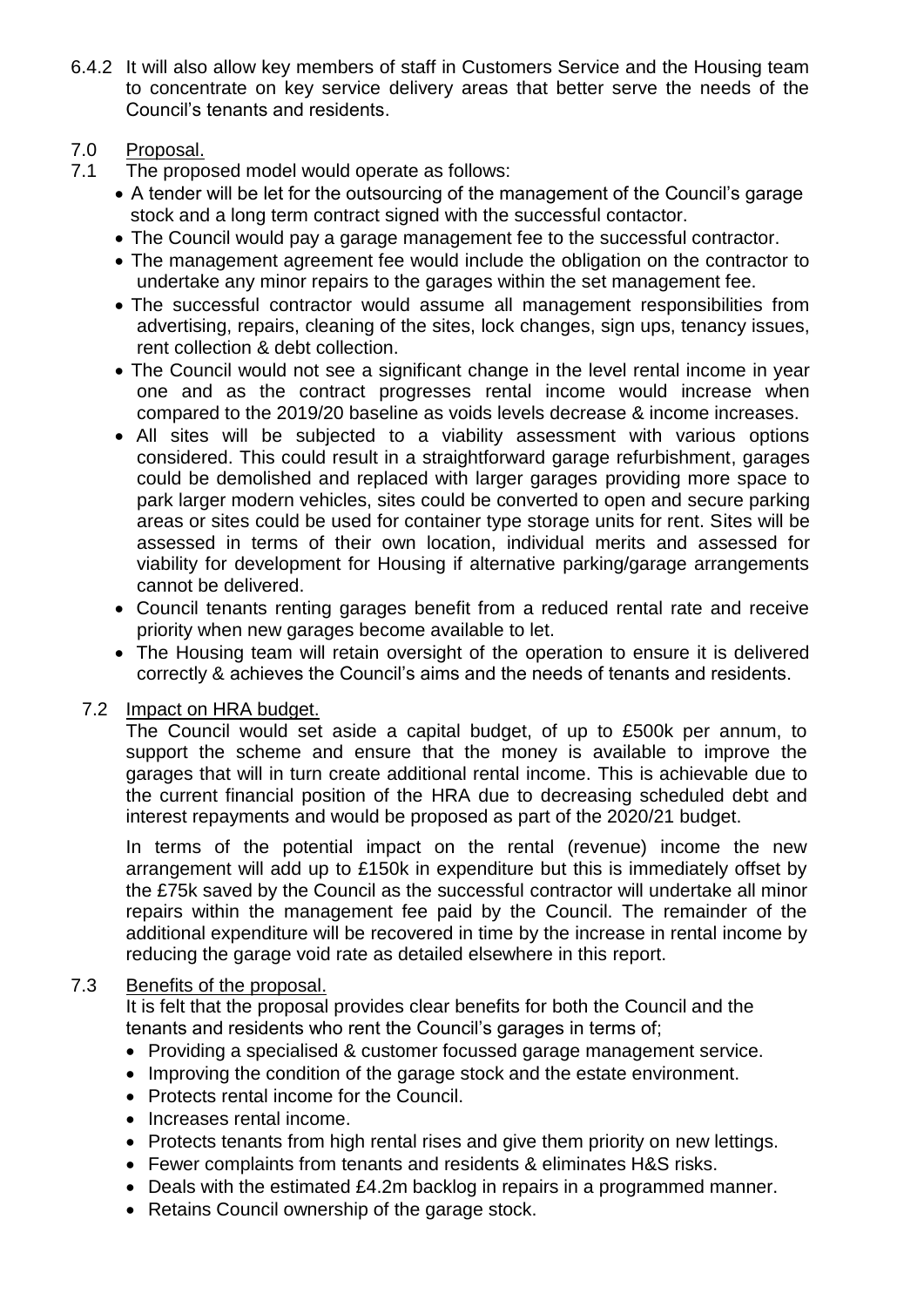- 7.3.1 A further benefit to the Council is that the tender would be procured as a Framework, after a fully OJEU compliant tender process. Other local authorities or Housing Associations could then use the Council's certified OJEU procurement process to appoint their own garage management contractors. The Council would receive a payment from each body that signs up to use the Framework, creating a revenue stream for the Housing Revenue Account.
- 8 Relationship to the Corporate Plan.
- 8.1 This report relates to the Corporate Plan strategic aim 'to facilitate quality, choice and diversity in the housing market, to create strong and self-reliant Communities and deliver high quality services to service users.
- 9 Financial, legal, staffing, administrative implications & risk assessments;

| Financial<br><b>Implications</b> | Appendix A details the projected financial model that the<br>Council estimates can be delivered if approval to tender is<br>achieved. The model indicates that following a minimal loss in<br>year from year one (£2954), but from year two of the new<br>management arrangement will achieved<br>an<br>significant<br>increased level on income that increases, per year, for the<br>duration of the contract.                                         |
|----------------------------------|---------------------------------------------------------------------------------------------------------------------------------------------------------------------------------------------------------------------------------------------------------------------------------------------------------------------------------------------------------------------------------------------------------------------------------------------------------|
|                                  | Whilst the projected model, is in places, based on estimates,<br>those estimates are backed up by extensive research as to how<br>the model has worked elsewhere and fully underpinned by<br>Dartford's Council's own data.                                                                                                                                                                                                                             |
|                                  | If the tender returns do match the Council's cost model<br>projection then Cabinet approval will be needed prior to the<br>award of the proposed contract, as its value will exceed the<br>thresholds for significant contracts and affect more than one<br>ward. A further report will be therefore be presented to Cabinet,<br>following the tender process, seeking approval to proceed with<br>the new arrangement to be in place from the 1.4.2021 |
|                                  | All costs will be met from the ring-fenced Housing Revenue<br>Account and capital allocation. The estimated net costs of<br>delivering the contract will be built into the 2021/2022 budget<br>setting process.                                                                                                                                                                                                                                         |
|                                  | The Housing Revenue Account business plan will be updated to<br>take into account planned expenditure for the life of the contract.                                                                                                                                                                                                                                                                                                                     |
|                                  | The financial standing of the recommended company will be<br>verified by Financial Services as being acceptable in relation to<br>this value of contract.                                                                                                                                                                                                                                                                                               |
| Legal<br>Implications            | Subject to Cabinet approval to proceed the contract will be<br>procured and will be let in accordance with the Public Contracts<br>Regulations 2015.                                                                                                                                                                                                                                                                                                    |
|                                  | The terms of the contract will be agreed in consultation with the<br>Head of Legal Services and will include termination clauses to<br>cover events such as financial insolvency, poor performance etc.<br>with break clauses will be included in the contract that allow either<br>party to terminate the contract at any time.                                                                                                                        |